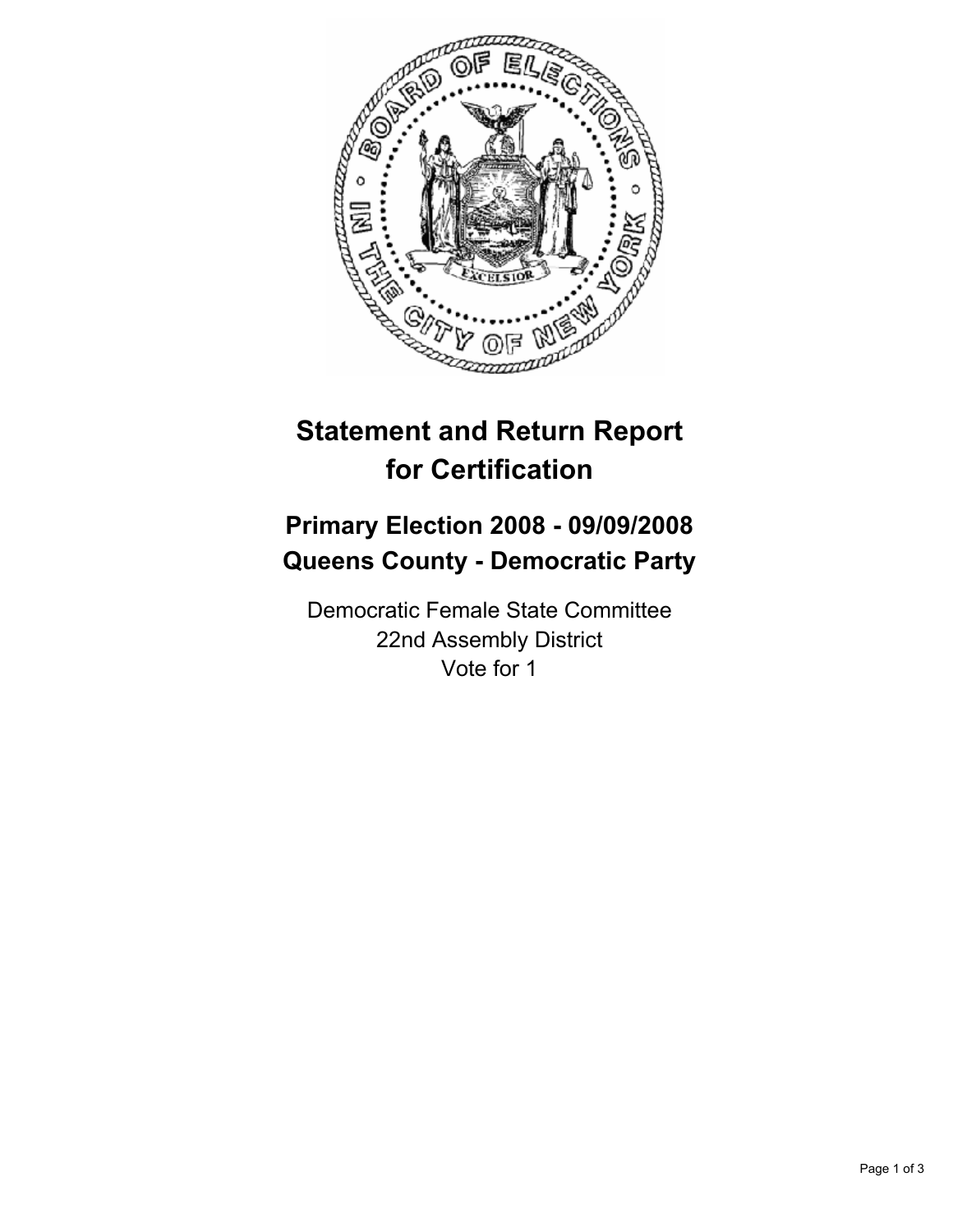

## **Assembly District 22**

| <b>Total Votes</b>           | 1,665 |
|------------------------------|-------|
| LORETTA Z WEISS              | 1,086 |
| <b>HYLETA T BABB-SUMMERS</b> | 579   |
| AFFIDAVIT                    | 273   |
| ABSENTEE/MILITARY            | 133   |
| <b>EMERGENCY</b>             | 0     |